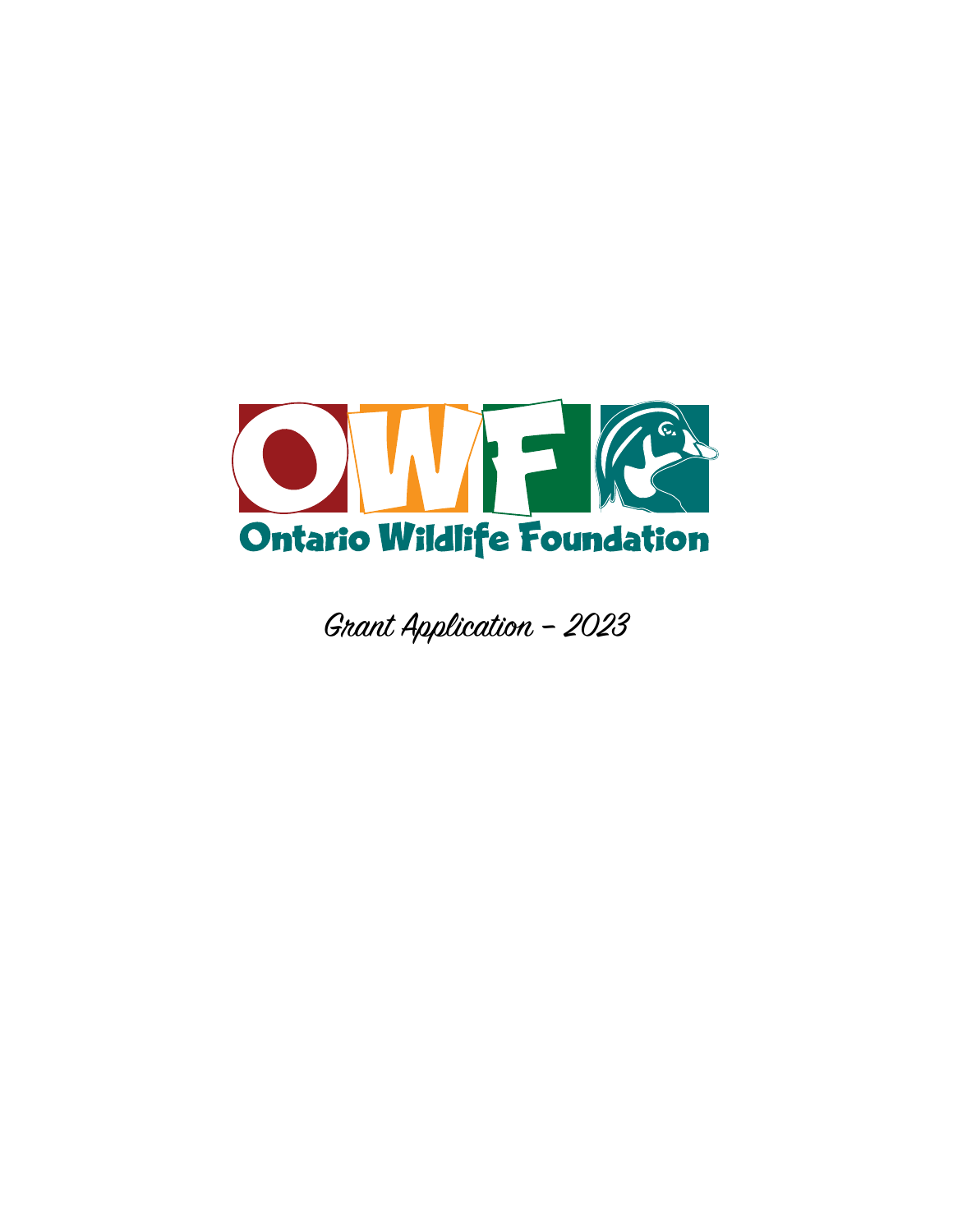## **GRANT APPLICANT INFORMATION**

| CONTACT NAME _____________________________                |  |  |    |  |                                                                                                                                                                                                                                   |  |  |  |
|-----------------------------------------------------------|--|--|----|--|-----------------------------------------------------------------------------------------------------------------------------------------------------------------------------------------------------------------------------------|--|--|--|
| Has your organization applied previously for funding? Yes |  |  | No |  | If yes, what year $\frac{1}{2}$ with the set of the set of the set of the set of the set of the set of the set of the set of the set of the set of the set of the set of the set of the set of the set of the set of the set of t |  |  |  |
| Has your organization previously received funding? Yes    |  |  | No |  |                                                                                                                                                                                                                                   |  |  |  |

## **ELIGIBILITY**

## *Does this project:*

| 1. Conserve or enhance natural habitat                                                                           |
|------------------------------------------------------------------------------------------------------------------|
| 2. Promote, cooperate or participate in conservation education                                                   |
| 3. Encourage the enjoyment of healthful outdoor <b>contained the environment of healthful outdoor</b>            |
| 4. Promote and support scientific research and general investigate of birds,<br>fish, animals and their habitats |
| 5. Perpetuate abundant stocks of birds, fish and animals                                                         |
| 6. Cooperate with other organizations in conservation                                                            |

## **PROJECT OVERVIEW** (please be brief with your answer)

| $Project cost: $ \_$ | Amount of Funding being requested: \$ |  |  |  |  |  |  |
|----------------------|---------------------------------------|--|--|--|--|--|--|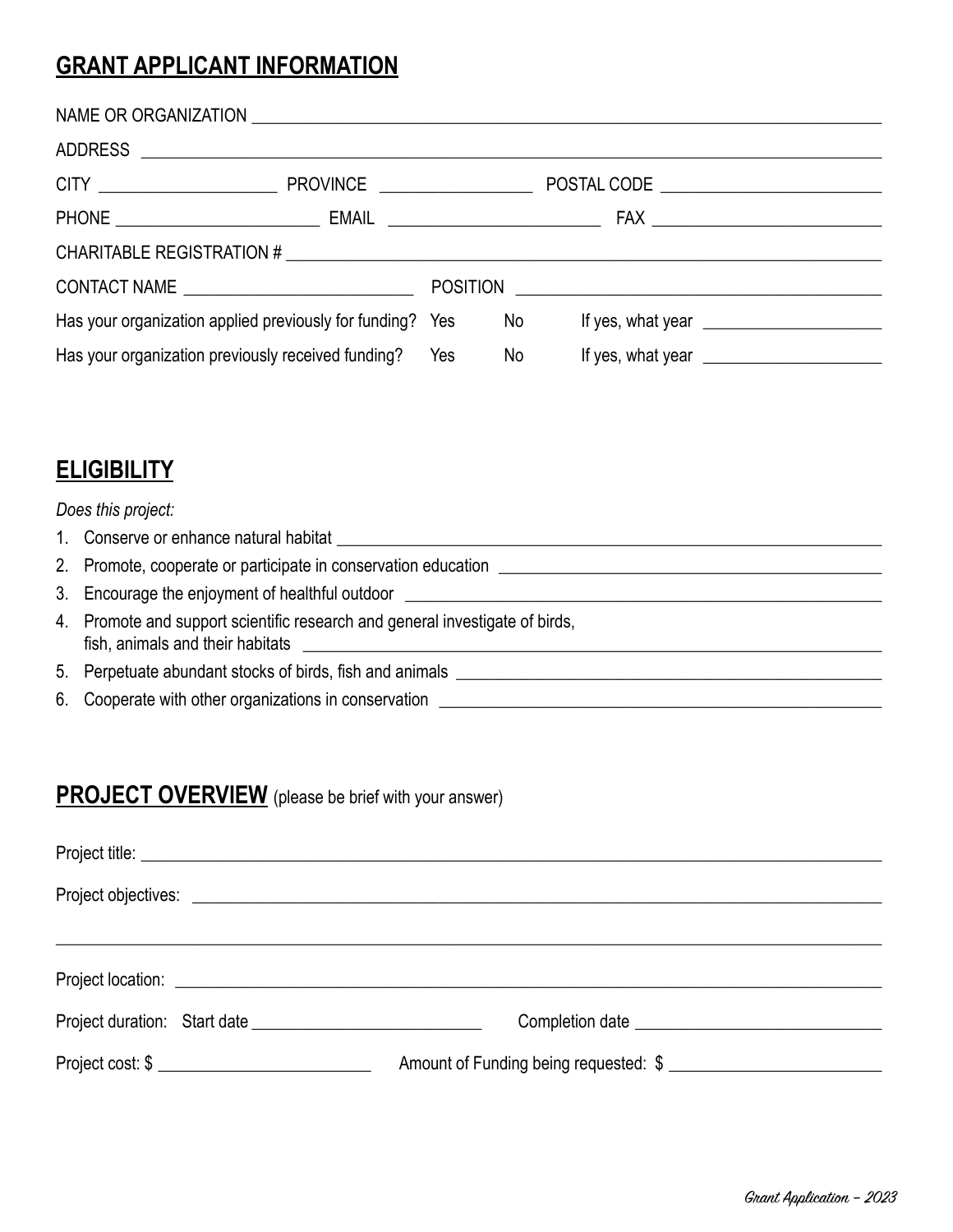Project background/need: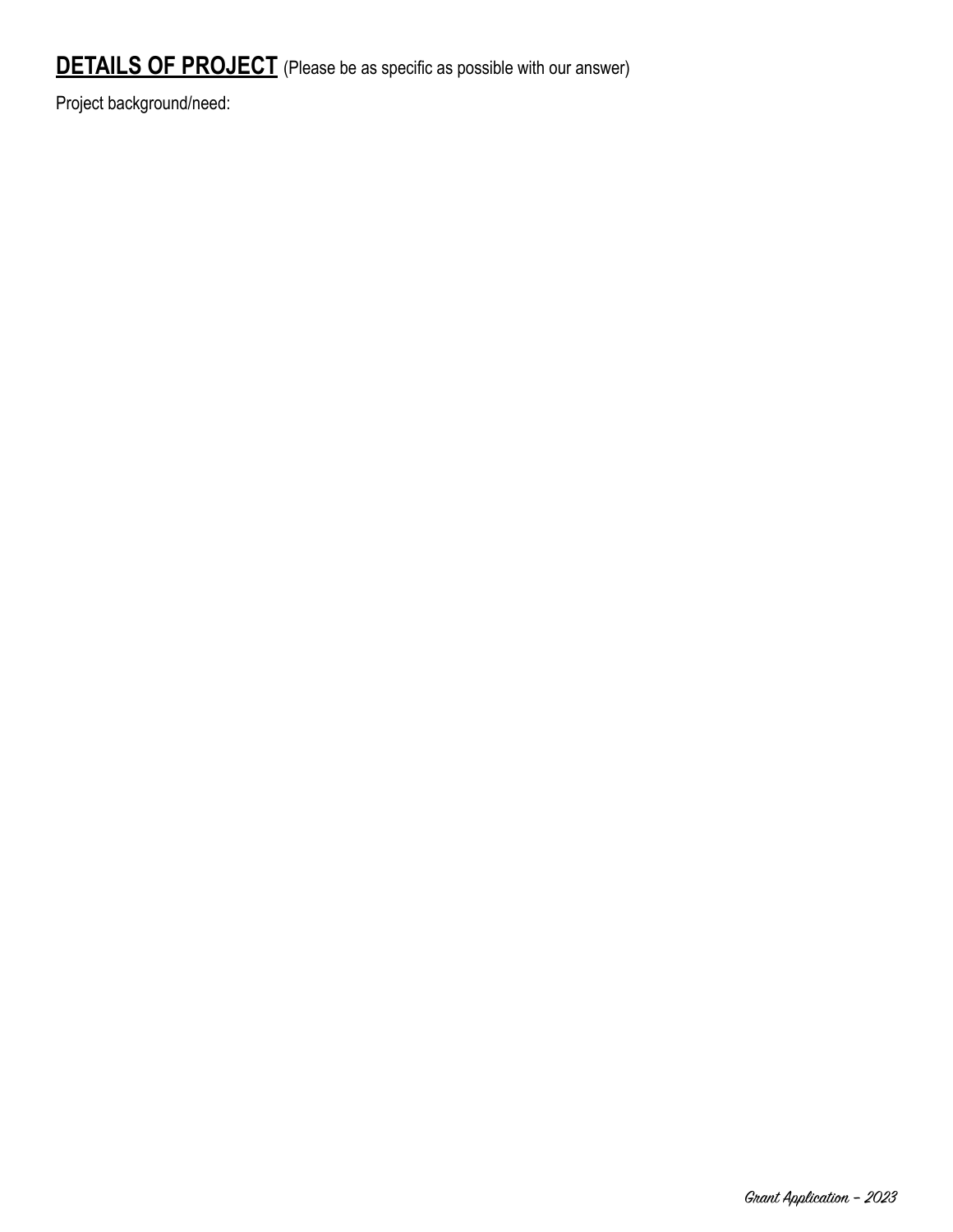Project benefits: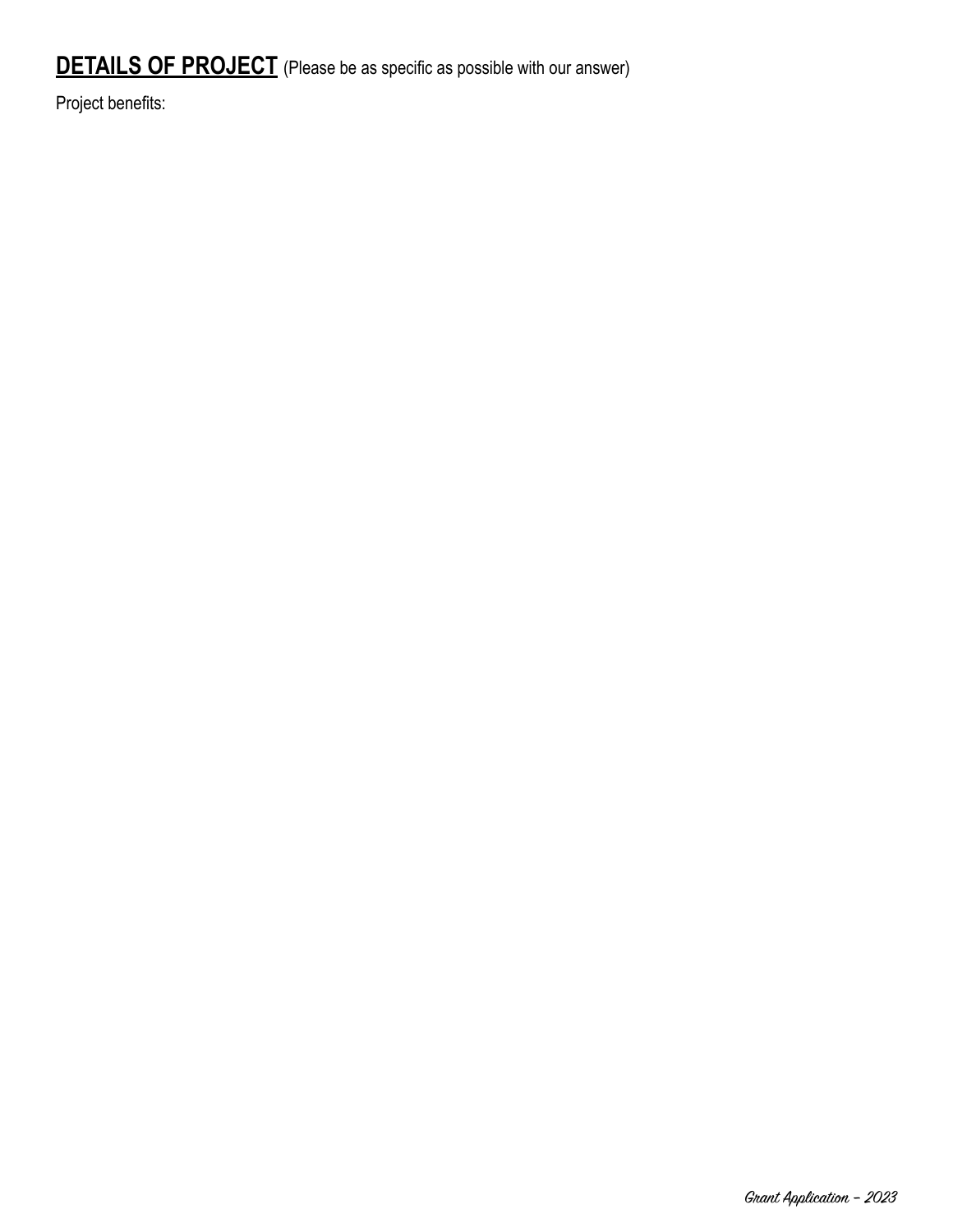Project plan: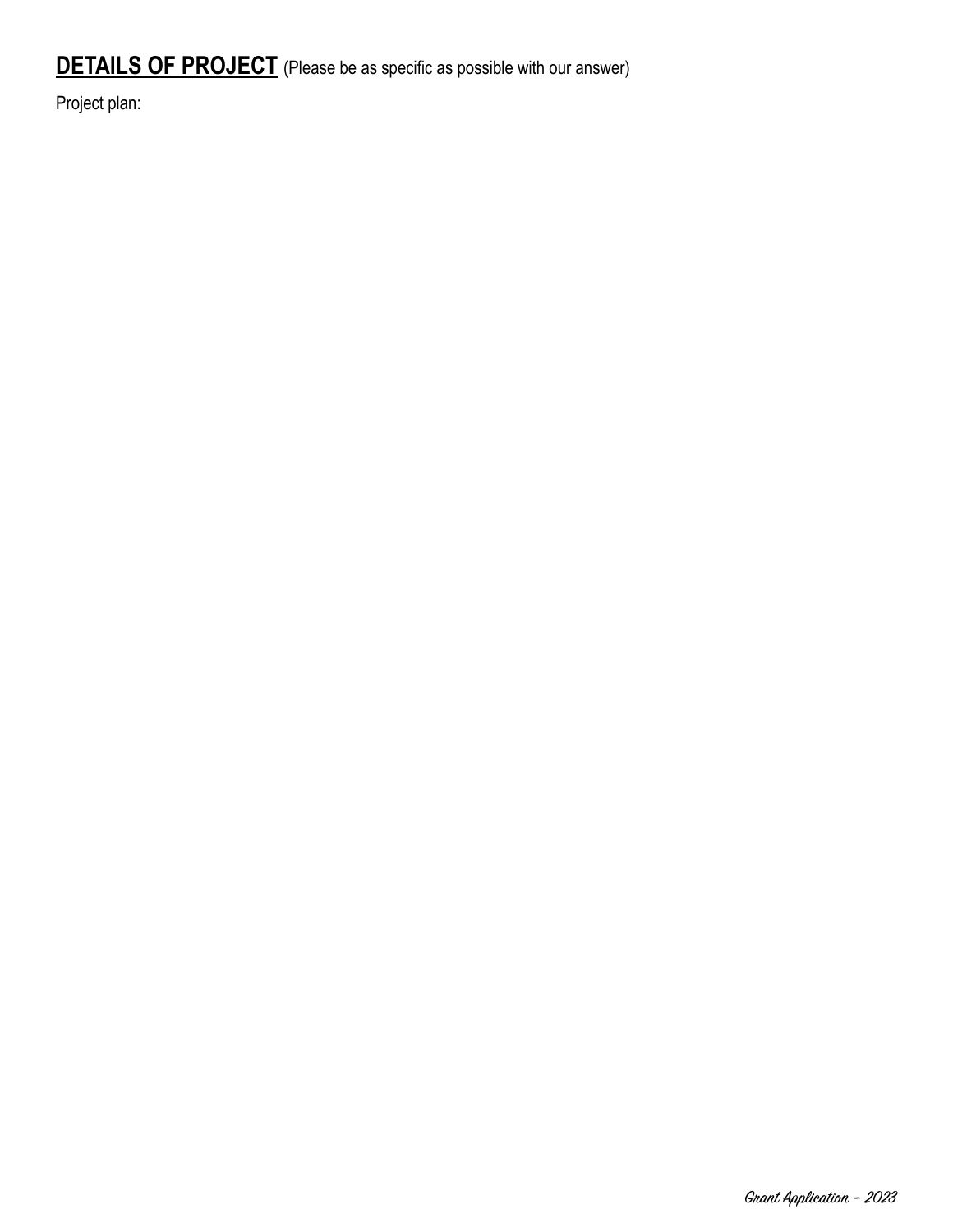Project budget: